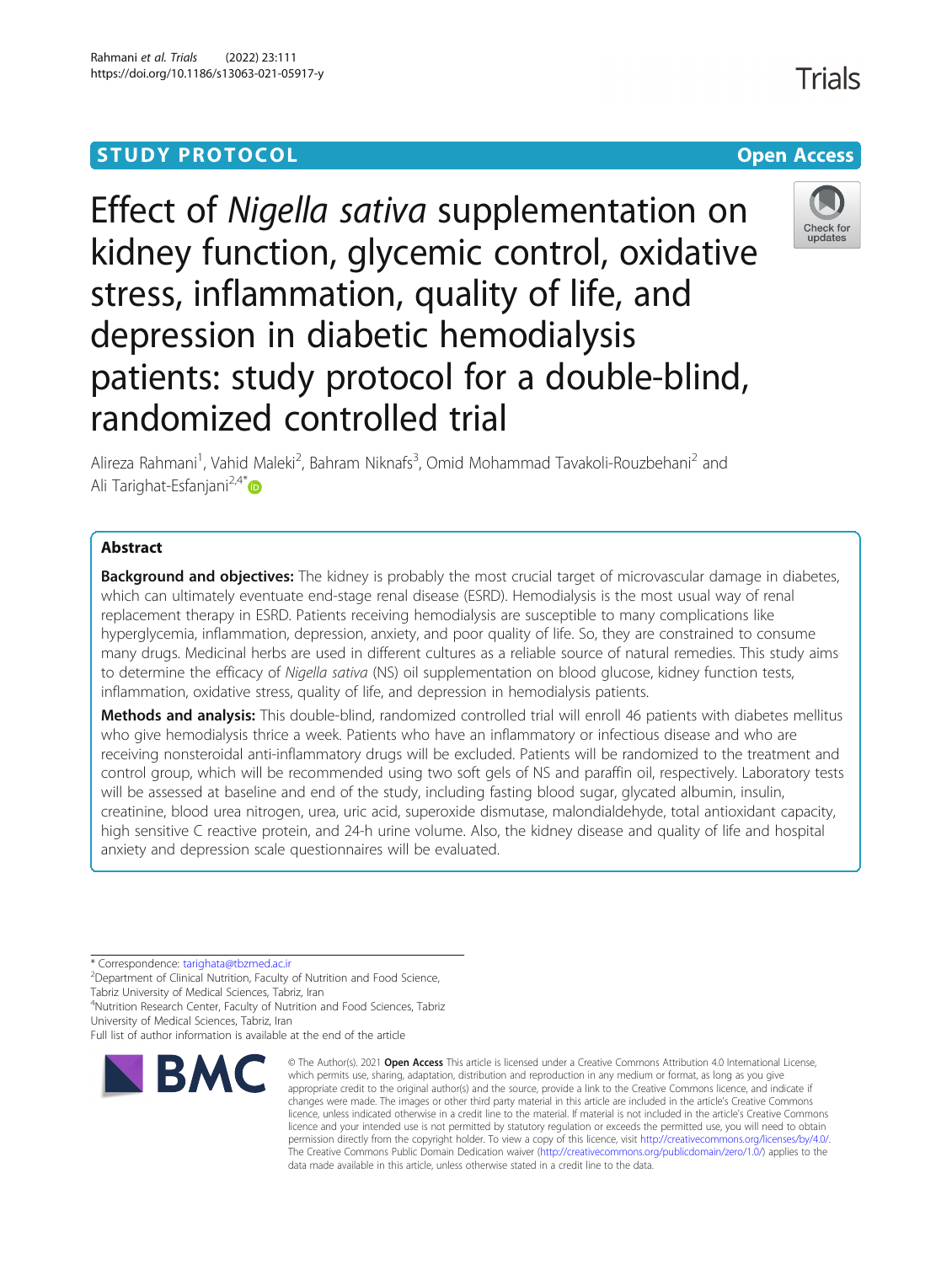Discussion: Previous studies have reported a positive effect of Nigella sativa supplementation in chronic kidney disease, but there is no evidence that this plant is safe in hemodialysis patients. The results of this study can be helpful in better control of blood sugar and kidney function and reduce complications in diabetic hemodialysis patients.

Trial registration: Iranian Registry of Clinical Trials . Registered on 31 May 2020

Keywords: Hemodialysis, Inflammation, Nigella sativa, Oxidative stress, Quality of life, Depression, Diabetes

## Introduction

Diabetes and chronic kidney disease (CKD) are pervasive diseases of the present century, increasing prevalence. Diabetes is the leading cause of renal failure, which ultimately results in the end stage of renal disease (ESRD) and the onset of dialysis or kidney transplantation [[1\]](#page-7-0).

By reducing infectious diseases and prolonging the population's life, CKD has been the most acute chronic non-communicable disease for life-threatening human beings [\[2\]](#page-7-0). The prevalence of CKD in different countries depends on many factors, such as gender, age, and economic status. However, it is estimated that 14% of the world's population is involved in this disease, and accordingly, its prevalence is rising [\[3](#page-7-0)]. The prevalence of RRT in many countries, particularly in the Asian continent, is growing, and by 2030, the number of dialysis patients reaches at least 5.4 million [\[4](#page-7-0)].

Nigella sativa (NS) is an excellent plant from Ranunculaceae and indigenous to Southwest Asia. This plant is used in Iranian traditional medicine to treat various disorders such as respiratory, gastrointestinal, hepatic, and renal disorders. Many of its therapeutic effects have been proven in previous research [\[5](#page-7-0)]. Pharmacological studies have shown anti-diabetic, antioxidant, and anti-inflammatory properties of NS because of this plant's different chemical components. Among these, compounds can be pointed at thymoquinone and nigellidin [[6\]](#page-7-0).

About 50% of patients dependent on dialysis are diagnosed with diabetes [[7\]](#page-7-0) and are prescribed insulin. Glycosylation of some tissues such as glomerulus and mesangial cells is a determining factor in the progression and development of renal failure. The common indicators for evaluating glycemic status are fasting blood sugar (FBS), glycated hemoglobin (HbA1c), and 2-h postprandial glucose. In previous studies, the positive effect of NS on the reduction of FBS and HbA1c in patients with diabetes mellitus has been well established [\[8](#page-7-0)–[10](#page-7-0)].

There are many biochemical and clinical parameters for the evaluation of renal function. The most common are glomerular filtration rate (GFR), serum creatinine, blood urea nitrogen, uric acid, and urinary analysis. The Kidney Disease: Improving Global Outcomes organization has introduced the GFR index as a valid criterion for

diagnosis and classification of renal failure. The rate of blood flow through the kidneys in the unit of time is called GFR. The amount of GFR is associated with age, sex, and body surface. Accurate measurement of GFR is complicated, as the filtration process simultaneously takes over millions of glomeruli. So, to measure it, we have to use the estimation formulas [[11](#page-7-0)]. It has had more than 20 formulas for its estimation, which the most used is the Cockcroft-Gault equation [\[12\]](#page-7-0).

Uric acid is the final product of purine metabolism during DNA and RNA synthesis. Also, the metabolism of food purine is another source of blood uric acid. This indicator is used as a criterion for kidney function. According to cohort studies with a high population, high serum uric acid is a predictor of all death reasons, especially heart disease in dialysis patients [\[13\]](#page-7-0). In addition, another criterion for renal function is urine volume. Low urine volume in hemodialysis patients leads to the accumulation of toxic substances in the body. Also, another complication is the cause of edema. Therefore, increasing urine volume is one of the therapeutic goals in hemodialysis patients. According to the study done on patients with diabetes mellitus with renal failure, consumption of NS oil for 3 weeks could cause a significant increase in urine volume in dialysis patients [\[1](#page-7-0)].

Approximately 50% of hemodialysis patients have depression and, about 25% of them suffering from severe depression [\[14](#page-7-0), [15](#page-7-0)]. Several studies have shown that suicide is more prevalent among dialysis patients with depression, and their life expectancy is one third to one sixth of the normal range. Depression in ESRD patients is associated with more complications and higher mortality. Also, adherence to diet and restriction of recommended fluids was lower in ESRD patients with depression  $[14]$ . Considering the impairment of renal filtration, the benefits and risks of antidepressant drugs in ESRD patients are controversial. A scientific documentary on the positive effect of antidepressant drugs (fluoxetine, sertraline, citalopram) was not found in comparison with placebo on quality of life in ESRD patients [\[14](#page-7-0)]. As a result, the control and treatment of depression are one of the priorities in hemodialysis patients. The hospital scale of anxiety and depression (HADS) is a self-administered questionnaire used to assess the level of anxiety and depression in patients with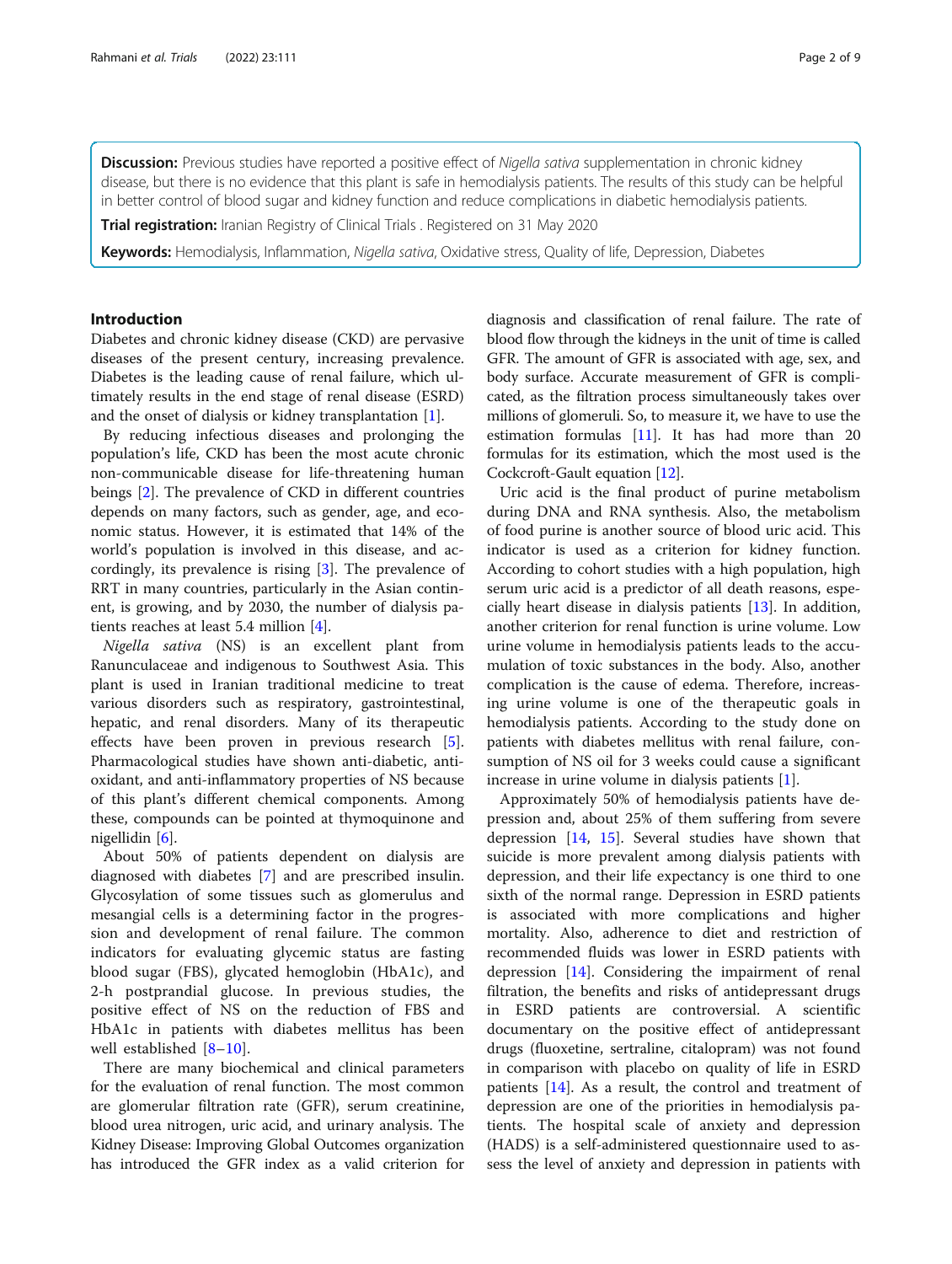physical and mental health problems. The HADS scale was first introduced by Snaith to screen psychiatric disorders in public hospitals [[16](#page-7-0)]. This questionnaire has 14 questions parallel to depression and anxiety in patients. So far, many studies have been conducted on the reliability and validity of this scale in different countries and diseases. Translation of the HADS questionnaire in Persian and its standardization was conducted by Montazeri et al. in 2003 [[17\]](#page-7-0).

Quality of life is an important criterion that shows the effectiveness of health care, health level, and a good sense of living. In addition, it predicts the occurrence of mortality and duration of hospitalization in hospitals [[18\]](#page-7-0). ESRD is a chronic limiting condition with many adverse effects on different dimensions of patients' life [[19\]](#page-7-0). RRT exposes patients to a wide range of physical, psychological, economic, and social problems and affects their quality of life. As there is no definite treatment for ESRD patients, many studies have been investigated to evaluate and improve patients' quality of life. They have introduced this index as a therapeutic target in these patients [\[18](#page-7-0)]. Also, regular monitoring of this index as a clinical criterion has expressed the treatment progression of patients treated with RRT [[18](#page-7-0)]. The kidney disease quality of life questionnaire (KD-QOL) is a complete version of the short form 36 health survey questionnaire (SF-36) for renal patients, as well as a selfadministered questionnaire. The questionnaire has eight general dimensions for physical and mental health, as well as ten specific dimensions related to kidney disease [[20\]](#page-7-0). Studies have shown a high level of consistency and internal correlation for this instrument. AH Pakpour et al. in 2011 carried out the reliability and validity of this questionnaire in Iran [[19](#page-7-0)].

As mentioned in previous studies, the positive effect of NS on glycemic control in patients with diabetes mellitus and improving the renal function tests has been proven. However, there is no study about hemodialysis patients. Furthermore, quality of life and depression are the most critical qualitative indexes in hemodialysis patients; in this research, we consider the effect of NS supplementation on these indexes.

The overall aim of this design is to determine the effect of NS oil supplementation on indices of renal function, glycemic indexes, oxidative stress, inflammation, quality of life, and depression in patients with diabetes mellitus undergoing hemodialysis. Moreover, its proprietary objectives include the following: (1) determine the effect of NS oil supplementation on serum FBS, HbA1c, GA, serum insulin, insulin resistance, and the B cell function in patients with diabetes mellitus undergoing hemodialysis; (2) determine the effect of NS oil supplementation on serum levels of urea, creatinine, uric acid, and adequacy of dialysis as well as urine volume in patients with diabetes mellitus undergoing hemodialysis; (3) ascertain the effect of NS oil supplementation on superoxide dismutase (SOD), malondialdehyde (MDA), total antioxidant capacity (TAC), high-sensitivity C-reactive protein (hs-CRP) in patients with diabetes mellitus undergoing hemodialysis; and (4) determine the effect of NS oil supplements on quality of life and depression in patients with diabetes mellitus undergoing hemodialysis.

## **Methods**

## Study setting

The present study is a randomized clinical trial controlled with placebo and two-blinded groups that conform to standard protocol items: recommendations for interventional trials statement (SPIRIT) 2013. The study will be conducted at Imam Reza Hospital of Tabriz, Iran.

## **Participants**

In this study, the target population is patients with diabetes mellitus undergoing hemodialysis. The inclusion criteria are:

- $\Box$  An age  $\geq 20$  years
- $\Box$  Body mass index = 18.5–30 kg/m<sup>2</sup>
- $\Box$  Having type 2 diabetes mellitus
- $\square$  Two or three times per week hemodialysis
- $\Box$  Being on hemodialysis for at least 6 months
- $\Box$  Ability and willingness to cooperate in the study

The exclusion criteria are:

- Having inflammatory or infectious diseases<br>• Receiving steroidal or nonsteroidal anti-
- Receiving steroidal or nonsteroidal antiinflammatory drugs
- Smoking
- Using NS oil regularly
- Changes in treatment methods (dialysis)

The hemodialysis process for all patients will be through capillary dialysis filters of polysulfone and bicarbonate dialysis solution. In case of changes in hemodialysis method or type of dialysis filters, the person will be excluded from the study.

The necessary information for obtaining inclusion and exclusion criteria will be extracted from hospital records, and if needed, the patient will be asked orally. The process of recruitment and randomization is illustrated in Fig. [1](#page-3-0).

## Interventions

Following the inclusion criteria, after explaining the objectives and method of the study, patients will be consciously entered into the study. They will be randomly allocated to either the intervention or control group. Patients in the NS oil group will receive two soft gels of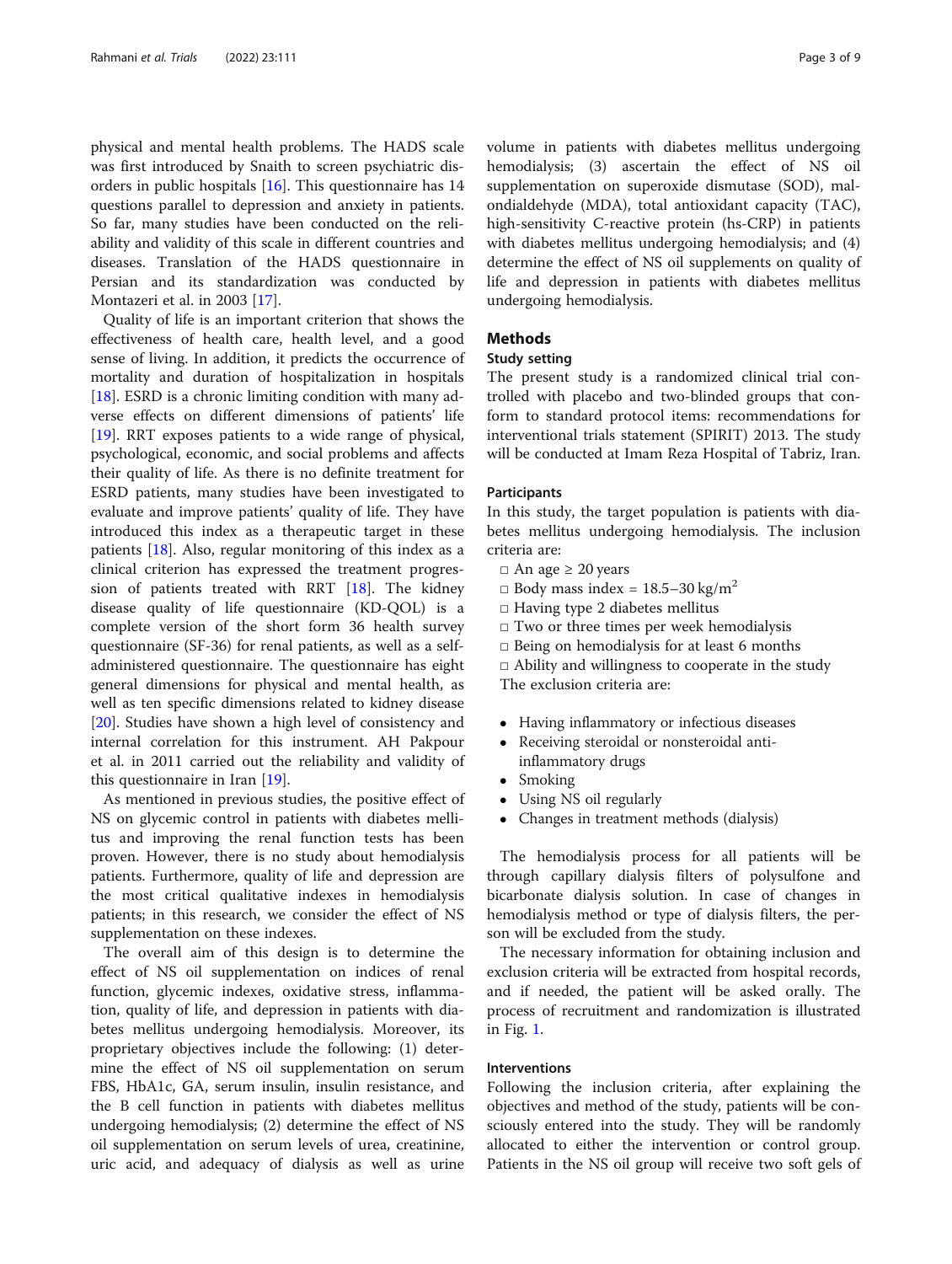<span id="page-3-0"></span>

NS oil, whereas the control group will receive two soft gels of paraffin oil (each soft gel weights 1 g). Treatment of both groups will last for 12 weeks. The selected dose is based on Kaatabi H [\[8](#page-7-0)], one of the best practical and safe interventions of NS oil supplementation in patients with diabetes mellitus. According to the predominant studies, NS oil supplementation in the mentioned dose and the term, but even in more prolonged use,

did not have certain complications. Just in some rare cases, mild and temporary nausea and dyspepsia and decreased appetite have been reported [[9,](#page-7-0) [10](#page-7-0), [21](#page-7-0)]. The pharmaceutical company will prepare soft gels in a completely similar way in terms of shape, color, and odor. The preparation of black seed oil will be done by the cold press method by the pharmaceutical specialist.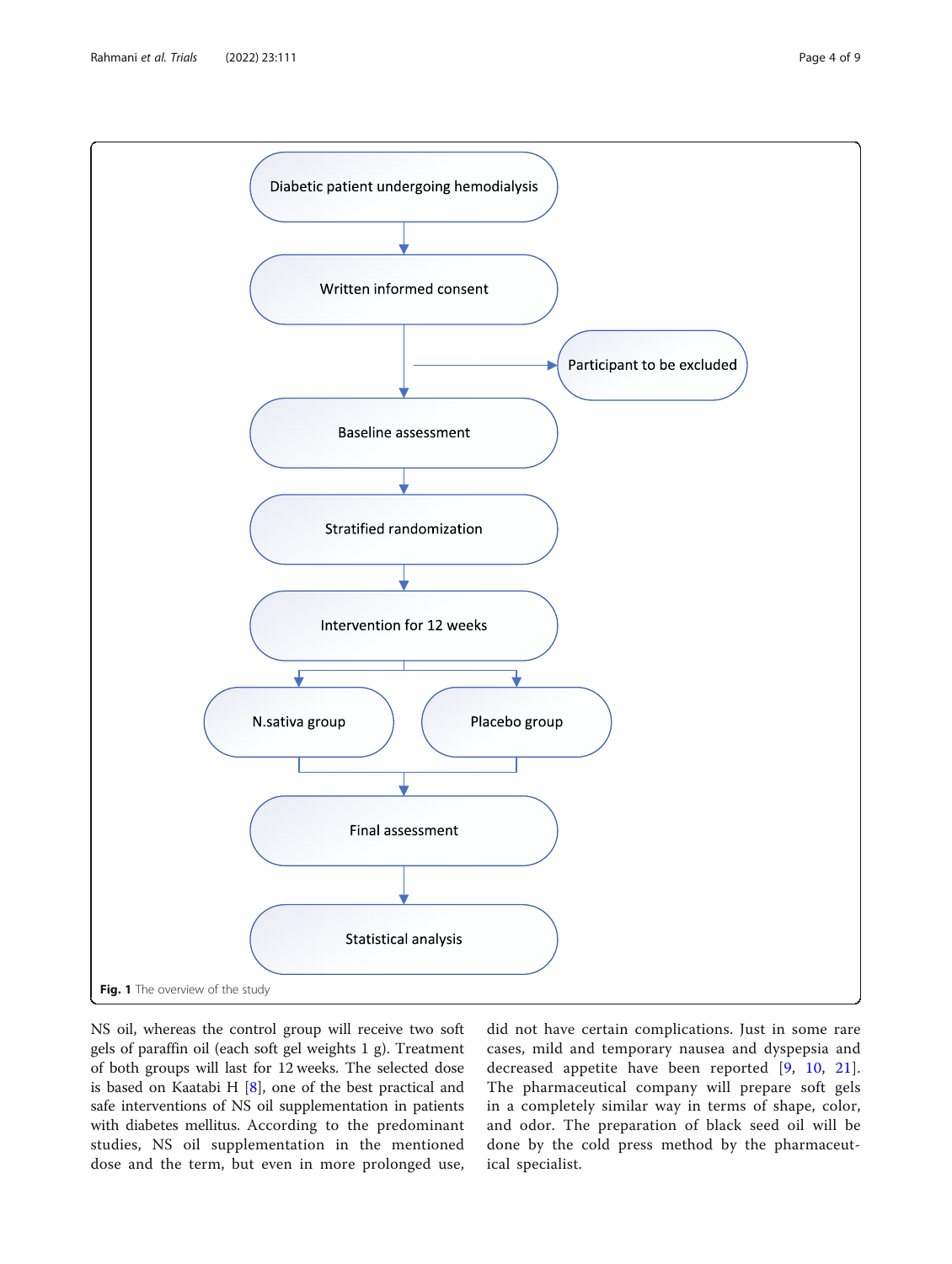The supplements will be available to attendees every two weeks. All patients will be asked about their usual dietary habits, physical activities, and drug regimens and report any possible changes. In addition,

every 2 weeks, all patients will be evaluated by interview. Furthermore, the researcher will give participants a call number to inform him if there are any side effects or other problems Table 1.

|                              | <b>Study period</b> |                   |                        |      |                  |
|------------------------------|---------------------|-------------------|------------------------|------|------------------|
|                              | <b>Enrolment</b>    | <b>Allocation</b> | <b>Post allocation</b> |      | <b>Follow-up</b> |
|                              | Weeks               | Week              | Week                   | Week | Week             |
| <b>Time Point</b>            | $-4$ to $-1$        | $-1$ to $0$       | $\overline{0}$         | 12   | 13               |
| <b>Enrolment:</b>            |                     |                   |                        |      |                  |
| Eligibility screen           | $\ast$              |                   |                        |      |                  |
| Informed consent             | $\ast$              |                   |                        |      |                  |
| Allocation                   |                     | $\ast$            |                        |      |                  |
| <b>Intervention:</b>         |                     |                   |                        |      |                  |
| Two placeboes soft gel daily |                     |                   |                        |      |                  |
| Two NS soft gel daily        |                     |                   |                        |      |                  |
| <b>Assessments:</b>          |                     |                   |                        |      |                  |
| 24 h food recall             |                     | $\ast$            |                        |      | $\ast$           |
| <b>Blood</b> collection      |                     | $\ast$            |                        |      | $\ast$           |
| Urine collection             |                     | $\star$           |                        |      | $\ast$           |
| Anthropometric measurements  |                     | $\ast$            |                        |      | $\ast$           |
| KDQOL questionnaire          |                     | $\ast$            |                        |      | $\ast$           |
| HADS questionnaire           |                     | $\star$           |                        |      | $\ast$           |

Standard Protocol Items: Recommendations for Interventional Trials (SPIRIT). Schedule of enrolment, interventions, and assessments. Abbreviations: NS, Nigella sativa; KDQOL, Kidney Disease Quality of Life; HADS, Hospital Anxiety and Depression Scale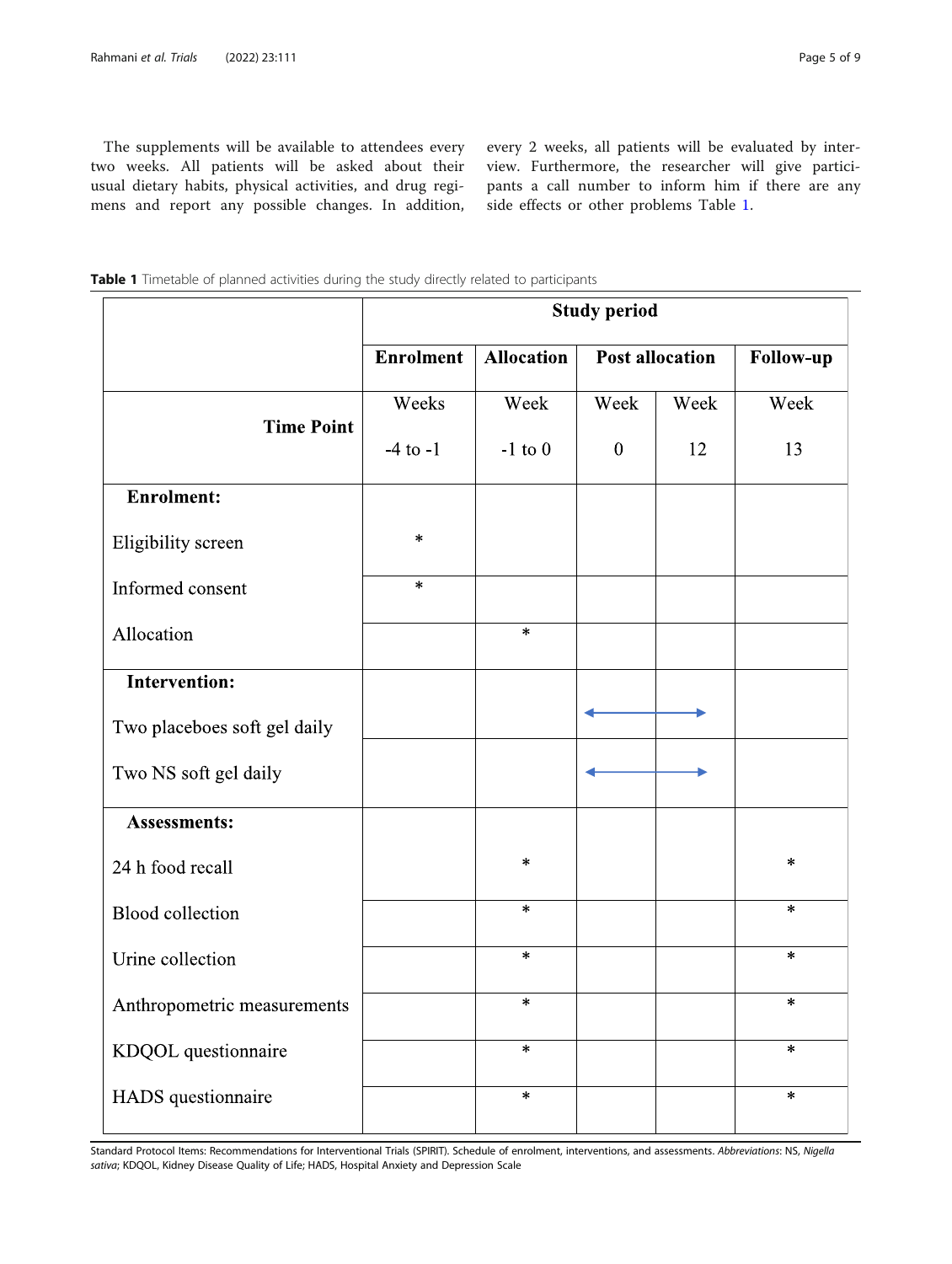## Outcomes measures

Patients will be asked to obtain Informed consent. Next to that, everyone's demographic and anthropometric indices checklist are filled, and a nutritionist will teach general nutritional recommendations. The dietary intake of individuals will be evaluated by the 3-day food registration questionnaire (two week days and one weekend day). Also, before the intervention, patients will be paid to complete their standard questionnaires, including KD-QOL and HADS, to assess the quality of life, depression, and anxiety. If the patient is illiterate, the information will be received by interviewing. At baseline and the end of the 12th week, 10 mL of blood will be obtained from each patient after 12 h of fasting. Blood serum will be stored at refrigerator temperature (− 70 °C).

The primary clinical outcome measures for the trial are renal function tests as creatinine, urea, uric acid, urine volume, indices related to blood glucose including FBS, HbA1c, GA, serum insulin, insulin resistance and β cell function, indices related to oxidative stress, and inflammation including SOD, MDA, TAC, and hs-CRP. Secondary outcomes include KDQOL and HADS questionnaires and the amount of energy and macronutrients intake.

The process for assessing the activity of hs-CRP, MDA, SOD, and TAC will be done by Navand assay kit (Navandsalamat, Iran) according to the company package insert instruction. The serum insulin level, HbA1c, and GA will be measured by the enzyme-linked immunosorbent assay (ELISA) method. Biochemistry Solutions will also measure creatinine, urea, uric acid, and FBS.

To determine insulin resistance and β cell function, HOMA-IR and HOMA-B formula will be used, respectively [\[22](#page-7-0)].

$$
HOMA-IR = \frac{glucose(\frac{mg}{dt}) \times insulin}{405} \cdot HOMA-B = \frac{fasting\ insulin \times 20}{fasting\ glucose - 3.5}
$$

The reliability of laboratory methods by sending the first ten samples of experiments with two different names to the laboratory expert and investigating the level of agreement between them will be determined. Also, body composition will be evaluated by the bioelectrical impedance analysis (BIA) method.

## Sample size

The sample size for this trial was calculated based on the primary outcome using the G-power software [[23](#page-8-0)] (procedure of two independent groups) or formula  $n = \frac{(\sigma_1^2 + \sigma_2^2)(Z_{\frac{\alpha}{2}} + Z_{\beta})^2}{(\mu_1 - \mu_2)^2}$  $\frac{2\sqrt{2}}{(\mu_1-\mu_2)^2}$ . According to the previous results of NS on renal failure [[1](#page-7-0)], the percentage reduction in creatinine (the primary outcome) is 32.43% in the NS group and 9.84% in the placebo group. By considering an alpha error of 0.05, and the power of 90%, the minimum sample size required for each group is 20 participants, in which with predicting a 15% loss, it will be 23 patients in each group. In total, 46 participants will be recruited in this trial.

## Stratified randomization

The patients will be allocated to either a NS oil or control group by block randomization after stratification based on the frequency of hemodialysis per week (2 or 3 times per week) and the amount of blood sugar (FBS < 120 mg/dL, FBS = 120–200 mg/dL and FBS > 200 mg/ dL). This process will be carried out by a statistics specialist using RAS (random allocation software) in block sizes of 4.

## Blinding

The study epidemiologist is responsible for randomization, and the study pharmacist is for blinding the supplements. The supplements, separated by letters A or B, are identical in shape, color, and odor and are placed in similar cans. So, participants, researchers, and data analysts will be blinded after determining interventions.

The blinding code will not be specified until the end of the study except in a medical emergency or a potential study-related adverse event determined by the principal investigator.

## Data management

Potential participants will be informed that the personal information collected during the study is confidential and stored safely at the University of Tabriz. Data management will be following the Data Protection Act 2018.

All questionnaires, records, and participants' data are coded and stored correctly in locked cabinets. Only study researchers will have access to files linking a person's study number to their name. The questionnaire, laboratory data, and medical records will be entered into the Excel database. During the study, only the principal researcher will have access to the prepared Excel files. Finally, a clean data set without identification will be generated and delivered to the biostatistician for statistical analysis. All essential documents, including source documents, will be retained at least 5 years after completing the study.

The data monitoring team will assess data quality control at the beginning and end of the study. This team monitors the exact implementation of the study based on the approved protocol, and for this purpose, they compare the data in the database with the source documents to evaluate its accuracy and completeness.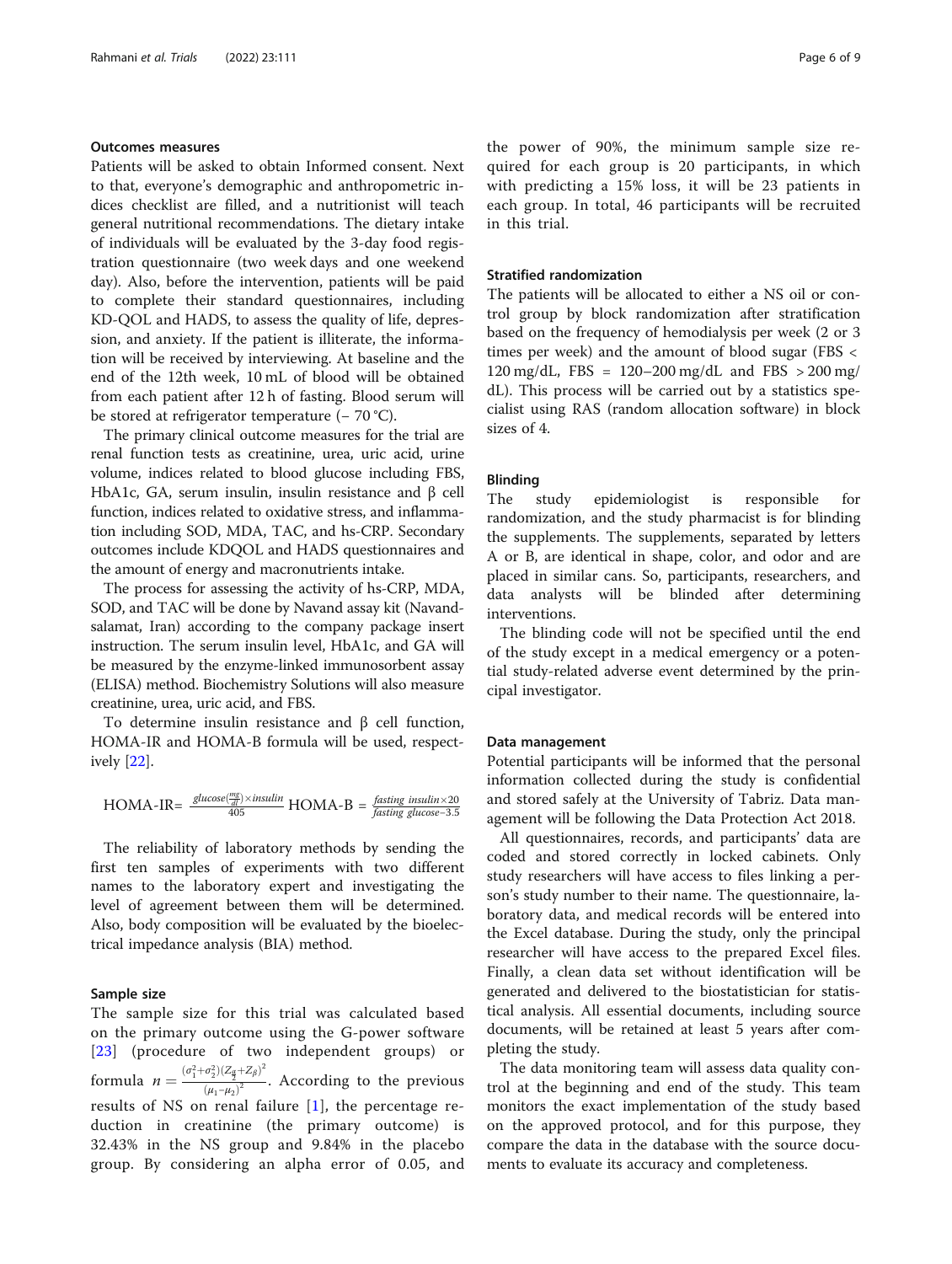## Statistical analysis

The collected data will be analyzed by the statistical package for the social sciences (SPSS) version 23 software. Descriptive statistics, including frequency, percentage, and central indices and dispersion, will be done. The Wilcoxon signed-rank test will determine the normal distribution of the data. If data distribution is normal, to compare the serum markers and physical components analysis among the study groups in the preintervention stage, independent sample  $t$ -test, and after the intervention, analysis of covariance (ANOVA) will be used by modulating the baseline values and probable variables. A paired-samples t-test will be used to compare data in each study group if the data distribution is normal, compared to the serum markers and physical components analysis before the study, Mann-Whitney test, and the study groups. In that case, Wilcoxon signed-rank test will be used (for both before and after the intervention). In all tests, the  $p$ -value  $< 0.05$  will be considered significant. Missing data will be removed from the final analysis. The number of dialysis sessions per week and the participants' blood sugar levels will be matched at the beginning of the study. Other confounding factors such as energy intake, BMI, gender, and age will be adjusted if needed.

## Ethics considerations

The expert nutritionist will explain the purpose of the study, benefits, or side effects to all patients before obtaining written informed consent. The volunteers will fill an informed consent form and enrolled in the study. They can withdraw their consent at any time study.

According to previous studies, this supplement's use is safe in the dose, as mentioned earlier, and has no side effects. In case of any acute clinical symptoms due to supplementation, the subjects will be excluded, and the researcher will pay the costs of any possible complication. Any adverse events and other unintended effects of trial interventions will be collected and mentioned in the article.

The personal information of enrolled participants will be collected, shared, and confidentiality maintained before, during, and after the study by encoding systems. The results of the experiments will be available for participants at the end. The participants will be assured that the project will not be charged for treatment interventions. If NS supplementation is effective, the control group will also take this supplement.

The benefits of participating in this study for the control group are free:

- Nutritional counseling and monthly monitoring
- Glycemic tests at the beginning and end of the study
- Kidney function tests at the beginning and end of the study
- Inflammation and oxidative stress status tests at the beginning and end of the study
- Body composition and anthropometric tests at the beginning and end of the study

All results will be delivered to the participants at the end of the study.

## **Discussion**

Diabetes and chronic kidney disease are the most common diseases of the present century that have an increasing prevalence. Diabetes is the leading cause of diabetic kidney disease (DKD), leading to ESRD and the onset of dialysis or kidney transplantation [\[1](#page-7-0)]. The prevalence of RRT is increasing in many countries, and the number of dialysis patients is estimated to reach at least 5.4 million by 2030 [[4\]](#page-7-0). Since there is no definitive and conventional treatment for ESRD patients, treatment in these patients aims to prevent existing complications and improve their quality of life [\[24\]](#page-8-0).

Nigella sativa is a healing plant with positive effects on renal and blood glucose indices in previous experimental and human studies [[1,](#page-7-0) [10\]](#page-7-0). Also, positive evidence has been reported about improving memory and quality of life and reducing depression, which are common problems in hemodialysis patients. Despite this, no trial has been done on hemodialysis patients.

Considering the relatively low cost and very low complications of this intervention, if significant results are obtained in this study, it can be used as an adjective therapy in these patients. We designed this study to investigate the effect of Nigella sativa oil supplementation on the mentioned indices in hemodialysis patients.

## Trial status

The first-stage sampling of patients is almost finished. The protocol has been submitted before the last patient. The first participant's enrollment to the trial was on 1 June 2020, and it is estimated that primary sampling is completed by 20 August 2020.

Trial registration: Iranian Registry of Clinical Trials: IRCT20200411047027N1. Registered on 31 May 2020, <https://fa.irct.ir/user/trial/48113/view>

#### Abbreviations

ANOVA: Analysis of variance; BMI: Body mass index; CKD: Chronic kidney disease; CVD: Cardiovascular disease; ESRD: End-stage of renal disease; GA: Glycosylated albumin; HADS: Hospital Anxiety and Depression Scale; HbA1c: Glycosylated hemoglobin; HOMA-B: Homeostatic model assessment of beta-cell function; HOMA-IR: Homeostatic model assessment of insulin resistance; hs-CRP: Highsensitivity C-reactive protein; I.R: Insulin resistance; KD-QOL: Kidney disease quality of life; N.S: Nigella sativa; RRT: Renal replacement therapy; S.G: Specific gravity; SOD: Superoxide dismutase; MDA: Malondialdehyde; T2DM: Type 2 diabetes mellitus; TAS: Total antioxidant capacity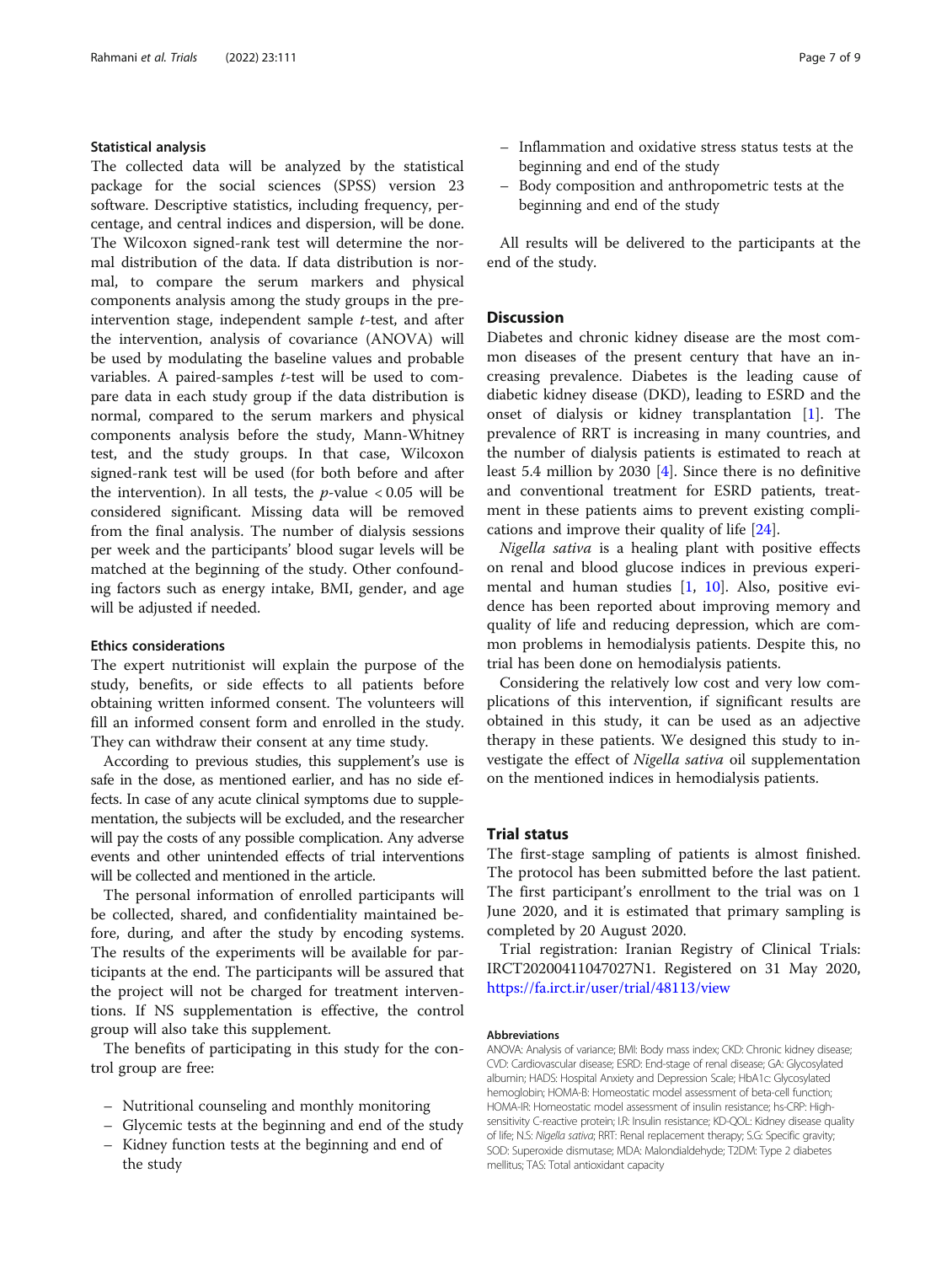## <span id="page-7-0"></span>Supplementary Information

The online version contains supplementary material available at [https://doi.](https://doi.org/10.1186/s13063-021-05917-y) [org/10.1186/s13063-021-05917-y](https://doi.org/10.1186/s13063-021-05917-y).

Additional file 1. SPIRIT 2013 checklist (revised): recommended items to address in a clinical trial protocol and related documents. Additional file 2. Consent form used in this trial

#### Acknowledgements

We are grateful to the patients who are taking part in this trial and the Research Center staff. Moreover, we would like to acknowledge the laboratory and hemodialysis centers of Imam Reza Hospital of Tabriz for helping to run the trial.

#### Authors' contributions

AR, AT-E, VM, BN, and OMT-R contributed to the study conception and design. AR and BN conducted the intervention and gathered data. AR and OMT-R analyzed and interpreted the data. AR and AT-E contributed to the manuscript writing. All authors read and approved the final version of the manuscript.

#### Funding

This study will be financially supported by a grant from the vice-chancellor for research and technology, Tabriz University of Medical Sciences. The funding body had no in the study's design, collection, analysis, and interpretation of data and writing the manuscript.

#### Availability of data and materials

The datasets generated during this study will be available via the corresponding author on a reasonable request.

### **Declarations**

## Ethics approval and consent to participate

This protocol is approved by the Ethics Committee of the Tabriz University of Medical Sciences (IR.TBZMED.REC.1399.109). This study is registered at the Iranian Registry of Clinical Trials (IRCT20200411047027N1). All participants will sign a written consent form. The consent form will be available to the editor if requested.

## Consent for publication

We have mentioned in our consent form to report their data without their names. All participants will read conditions written in this form, and optionally, they can accept participating in the current trial.

#### Competing interests

The Tabriz University of Medical Sciences funds this project. The funding body did not have any role in the design, collection, and analysis, writing of the manuscript, or submission of the manuscript for publication. The authors declare that they have no competing interests.

#### Author details

<sup>1</sup>Student Research Committee, Tabriz University of Medical Sciences, Tabriz, Iran. <sup>2</sup> Department of Clinical Nutrition, Faculty of Nutrition and Food Science, Tabriz University of Medical Sciences, Tabriz, Iran. <sup>3</sup>Department of Internal Medicine, School of Medicine Imam Reza Medical Research and Training Hospital, Tabriz University of Medical Sciences, Tabriz, Iran. <sup>4</sup>Nutrition Research Center, Faculty of Nutrition and Food Sciences, Tabriz University of Medical Sciences, Tabriz, Iran.

## Received: 22 December 2020 Accepted: 6 December 2021 Published online: 04 February 2022

## References

- Ansari ZM, Nasiruddin M, Khan RA, Haque SF. Protective role of Nigella sativa in diabetic nephropathy: a randomized clinical trial. Saudi J Kidney Dis Transpl. 2017;28(1):9–14. [https://doi.org/10.4103/1319-2442.198093.](https://doi.org/10.4103/1319-2442.198093)
- 2. Grams ME, Chow EK, Segev DL, Coresh J. Lifetime incidence of CKD stages 3-5 in the United States. Am J Kidney Dis. 2013;62(2):245–52. [https://doi.](https://doi.org/10.1053/j.ajkd.2013.03.009) [org/10.1053/j.ajkd.2013.03.009](https://doi.org/10.1053/j.ajkd.2013.03.009).
- 3. Murphy D, McCulloch CE, Lin F, Banerjee T, Bragg-Gresham JL, Eberhardt MS, et al. Trends in prevalence of chronic kidney disease in the United States. Ann Intern Med. 2016;165(7):473–81. [https://doi.org/1](https://doi.org/10.7326/M16-0273) [0.7326/M16-0273.](https://doi.org/10.7326/M16-0273)
- 4. Liyanage T, Ninomiya T, Jha V, Neal B, Patrice HM, Okpechi I, et al. Worldwide access to treatment for end-stage kidney disease: a systematic review. Lancet. 2015;385(9981):1975–82. [https://doi.org/10.1016/S0140-673](https://doi.org/10.1016/S0140-6736(14)61601-9) [6\(14\)61601-9](https://doi.org/10.1016/S0140-6736(14)61601-9).
- 5. Kooti W, Hasanzadeh-Noohi Z, Sharafi-Ahvazi N, Asadi-Samani M, Ashtary-Larky D. Phytochemistry, pharmacology, and therapeutic uses of black seed (Nigella sativa). Chin J Nat Med. 2016;14(10):732–45. [https://doi.org/10.1016/](https://doi.org/10.1016/S1875-5364(16)30088-7) [S1875-5364\(16\)30088-7](https://doi.org/10.1016/S1875-5364(16)30088-7).
- 6. Gholamnezhad Z, Havakhah S, Boskabady MH. Preclinical and clinical effects of Nigella sativa and its constituent, thymoquinone: A review. J Ethnopharmacol. 2016;190:372–86. <https://doi.org/10.1016/j.jep.2016.06.061>.
- 7. Grams M, McDonald S: Chapter 77: Epidemiology of chronic kidney disease and dialysis. In Comprehensive Clinical Nephrogy (6th Edition). Edited by Feehally J JR, Floege J, Tonelli M. London: Elsevier Inc.; 2018: 903-912
- 8. Kaatabi H, Bamosa AO, Badar A, Al-Elq A, Abou-Hozaifa B, Lebda F, et al. Nigella sativa improves glycemic control and ameliorates oxidative stress in patients with type 2 diabetes mellitus: placebo controlled participant blinded clinical trial. PLoS One. 2015;10(2):e0113486. <https://doi.org/10.1371/journal.pone.0113486>.
- 9. Daryabeygi-Khotbehsara R, Golzarand M, Ghaffari MP, Djafarian K. Nigella sativa improves glucose homeostasis and serum lipids in type 2 diabetes: a systematic review and meta-analysis. Complement Ther Med. 2017;35:6–13. <https://doi.org/10.1016/j.ctim.2017.08.016>.
- 10. Askari G, Rouhani MH, Ghaedi E, Ghavami A, Nouri M, Mohammadi H. Effect of Nigella sativa (black seed) supplementation on glycemic control: A systematic review and meta-analysis of clinical trials. Phytother Res. 2019; 33(5):1341–52. <https://doi.org/10.1002/ptr.6337>.
- 11. Lopez-Giacoman S, Madero M. Biomarkers in chronic kidney disease, from kidney function to kidney damage. World J Nephrol. 2015;4(1):57–73. <https://doi.org/10.5527/wjn.v4.i1.57>.
- 12. Earley A, Miskulin D, Lamb EJ, Levey AS, Uhlig K. Estimating equations for glomerular filtration rate in the era of creatinine standardization: a systematic review. Ann Intern Med. 2012;156(11):785–95. [https://doi.org/10.](https://doi.org/10.7326/0003-4819-156-11-201203200-00391) [7326/0003-4819-156-11-201203200-00391](https://doi.org/10.7326/0003-4819-156-11-201203200-00391).
- 13. Hsu WL, Li SY, Liu JS, Huang PH, Lin SJ, Hsu CC, et al. High uric acid ameliorates indoxyl sulfate-induced endothelial dysfunction and is associated with lower mortality among hemodialysis patients. Toxins (Basel). 2017;9(1). <https://doi.org/10.3390/toxins9010020>.
- 14. Palmer SC, Natale P, Ruospo M, Saglimbene VM, Rabindranath KS, Craig JC, Strippoli GF: Antidepressants for treating depression in adults with endstage kidney disease treated with dialysis. Cochrane Database Syst Rev 2016, 2016:Cd004541.
- 15. Hosseini SH, Espahbodi F, Mirzadeh Goudarzi SM. Citalopram versus psychological training for depression and anxiety symptoms in hemodialysis patients. Iran J Kidney Dis. 2012;6(6):446–51.
- 16. Snaith RP. The Hospital Anxiety And Depression Scale. Health Qual Life Outcomes. 2003;1(1):29. <https://doi.org/10.1186/1477-7525-1-29>.
- 17. Montazeri A, Vahdaninia M, Ebrahimi M, Jarvandi S. The Hospital Anxiety and Depression Scale (HADS): translation and validation study of the Iranian version. Health Qual Life Outcomes. 2003;1(1):14. [https://doi.org/10.1186/14](https://doi.org/10.1186/1477-7525-1-14) [77-7525-1-14.](https://doi.org/10.1186/1477-7525-1-14)
- 18. Parvan K, Lakdizaji S, Roshangar F, Mostofi M. Quality of sleep and its relationship to quality of life in hemodialysis patients. J Caring Sci. 2013;2:295–304.
- 19. Pakpour AH, Yekaninejad M, Molsted S, Harrison AP, Hashemi F, Saffari M. Translation, cultural adaptation assessment, and both validity and reliability testing of the Kidney Disease Quality of Life--Short Form version 1.3 for use with Iranian patients. Nephrology (Carlton). 2011;16(1):106–12. [https://doi.](https://doi.org/10.1111/j.1440-1797.2010.01389.x) [org/10.1111/j.1440-1797.2010.01389.x](https://doi.org/10.1111/j.1440-1797.2010.01389.x).
- 20. Hays RD, Kallich JD, Mapes DL, Coons SJ, Carter WB. Development of the kidney disease quality of life (KDQOL TM) instrument. Qual Life Res. 1994; 3(5):329–38. [https://doi.org/10.1007/BF00451725.](https://doi.org/10.1007/BF00451725)
- 21. Badar A, Kaatabi H, Bamosa A, Al-Elq A, Abou-Hozaifa B, Lebda F, et al. Effect of Nigella sativa supplementation over a one-year period on lipid levels, blood pressure and heart rate in type-2 diabetic patients receiving oral hypoglycemic agents: nonrandomized clinical trial. Ann Saudi Med. 2017; 37(1):56–63. [https://doi.org/10.5144/0256-4947.2017.56.](https://doi.org/10.5144/0256-4947.2017.56)
- 22. Fu J, Liu J, Xu Y, Yang N, Yang W, Wang G. Comparison of therapeutic effects of acarbose and metformin under different β-cell function status in